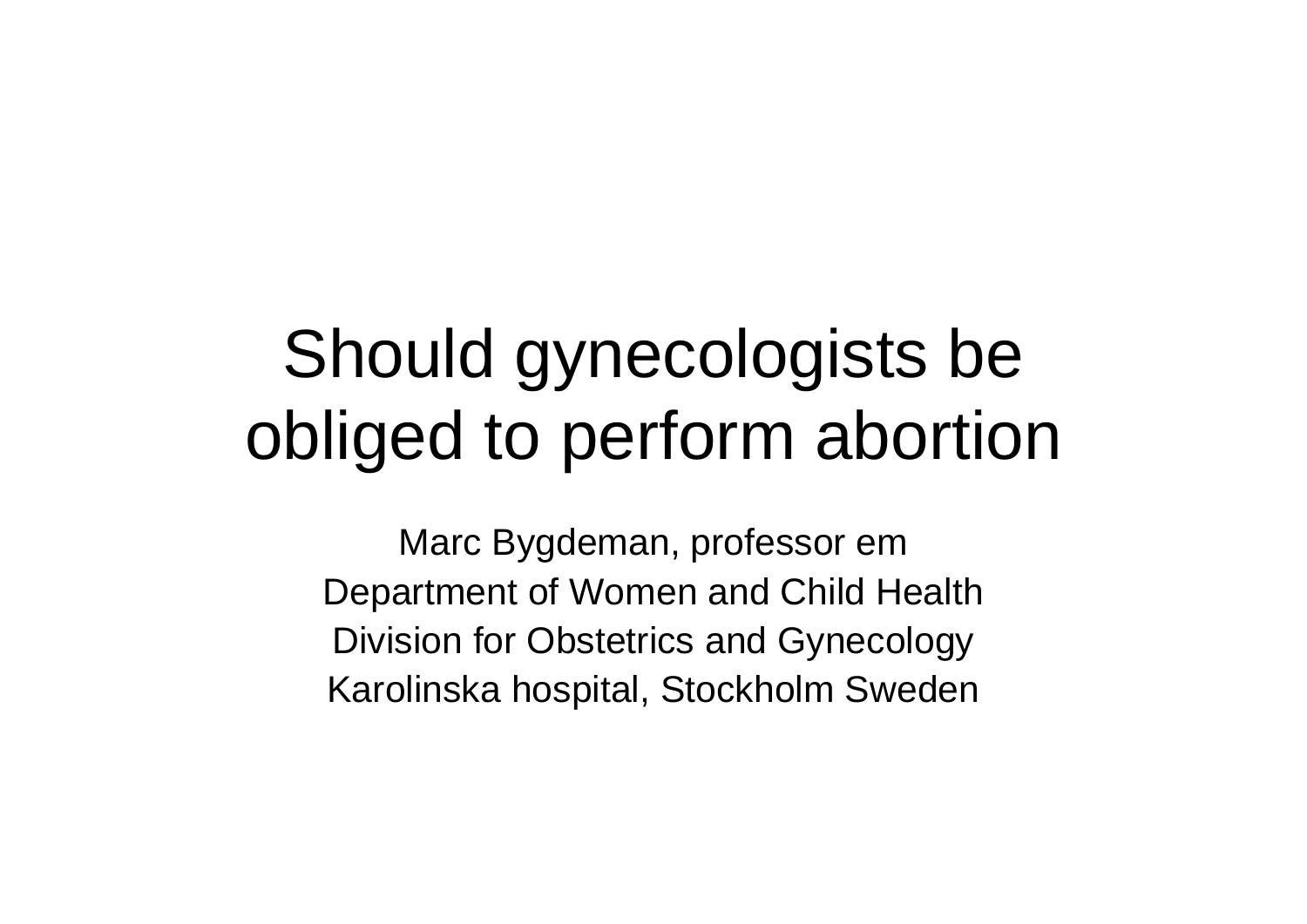#### The impact of a liberal abortion law in Sweden

- Restricted abortion Liberal abortionLaw law No right to abortion Abortion guarantee 15.000 illegal abortions No illegal abortion Abortion related mortality 1 in 1000 1 in 700.000 % abortion before the 12th week 37.9 93.6
-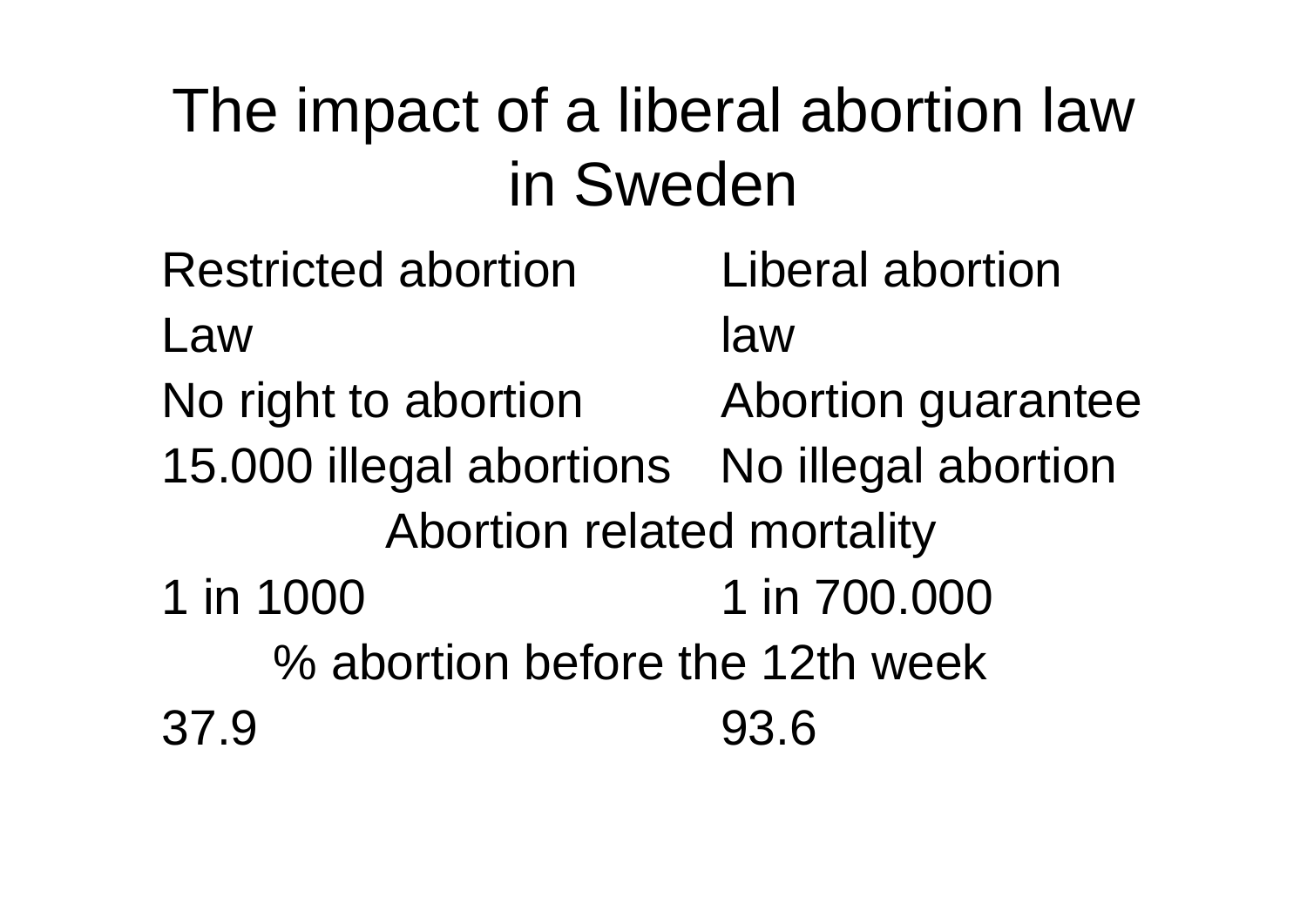#### Conscientious refusal

• Conscience has been defined as the private, constant, ethically attuned part of the human character. It operates as an internal sanction that comes into play through critical reflection about a certain action or inaction. According to this definition, not to act in accordance with one´s conscience is to betray oneself, to risk personal wholeness or identity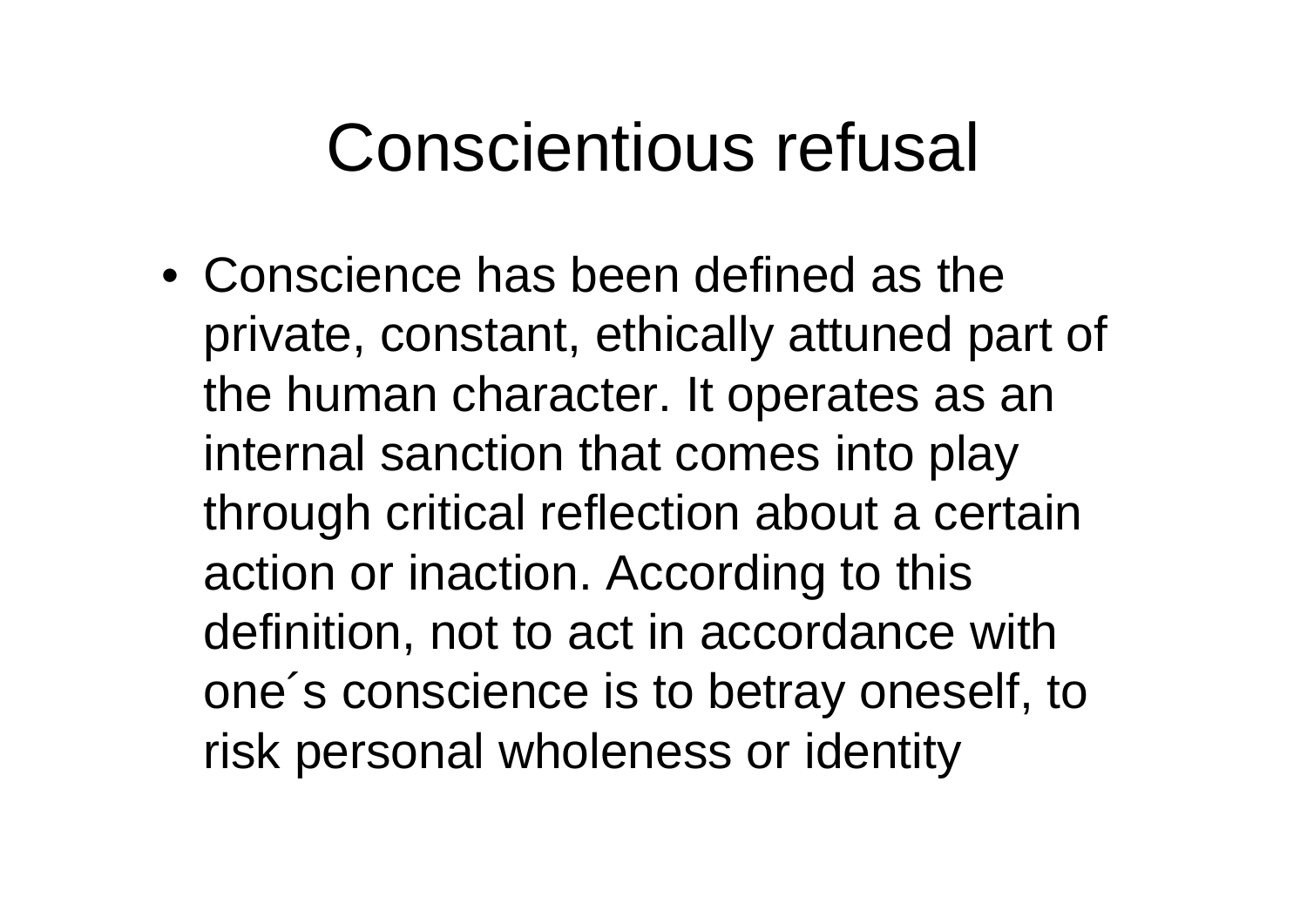## Conscientious refusal

• Personal conscience, so conceived, is not merely a source of a personal conflict. Rather, it has a critical and useful place in the practice of medicin. In many cases, it can foster thoughtful, effective and human care. Respect for conscience in this meaning is important but the effect when exercised by doctors can be to frustrate or negate womens´legal right of access to abortion. To force gynecologists to perform abortion may not be in the best interest of the woman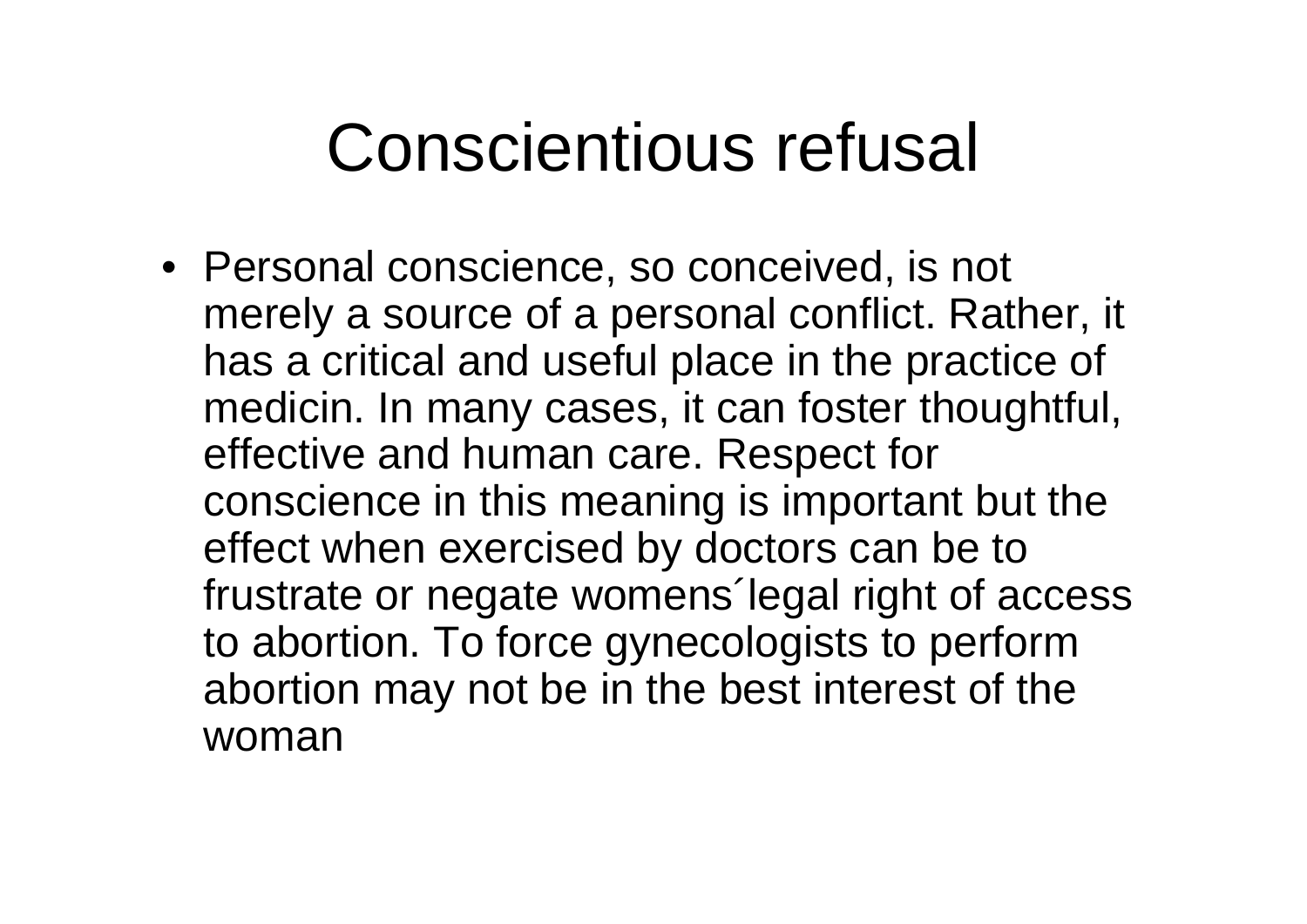# FIGO recomendations

• No doctor should be expected to advice or perform an abortion against his or her personal conviction

• Neither society nor doctors have the right to impose their religious or cultural conviction regarding abortion on those whose attitude are differant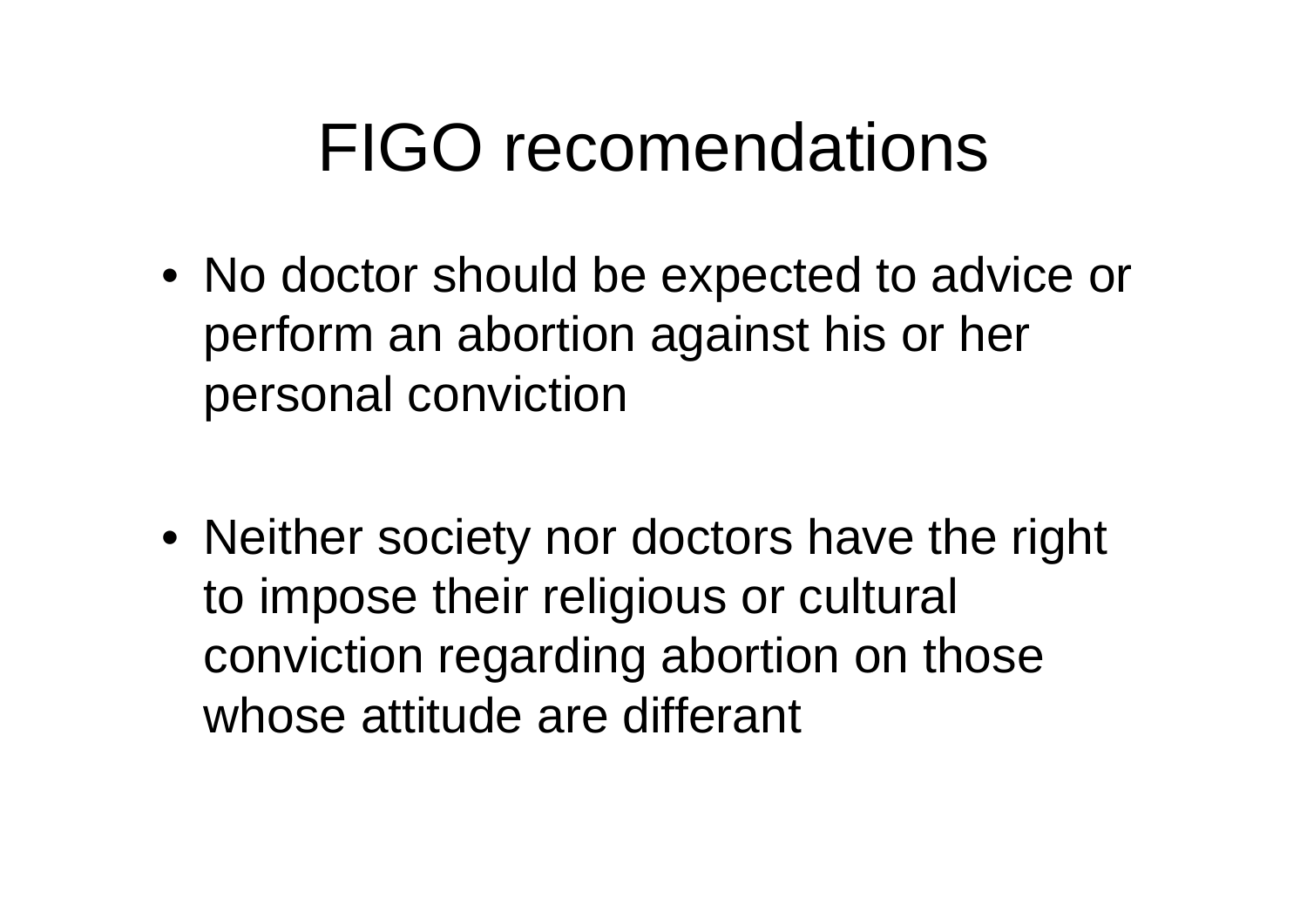# FIGO recomendations

- The doctor has the duty to refer patients in a timely manner to other providers if he or she do not feel that they can provide the requested abortion service
- Consciential refusal is a personal matter. A woman has the right to have access to abortion and the health care institutions have an obligation to provide such services as safely as possible